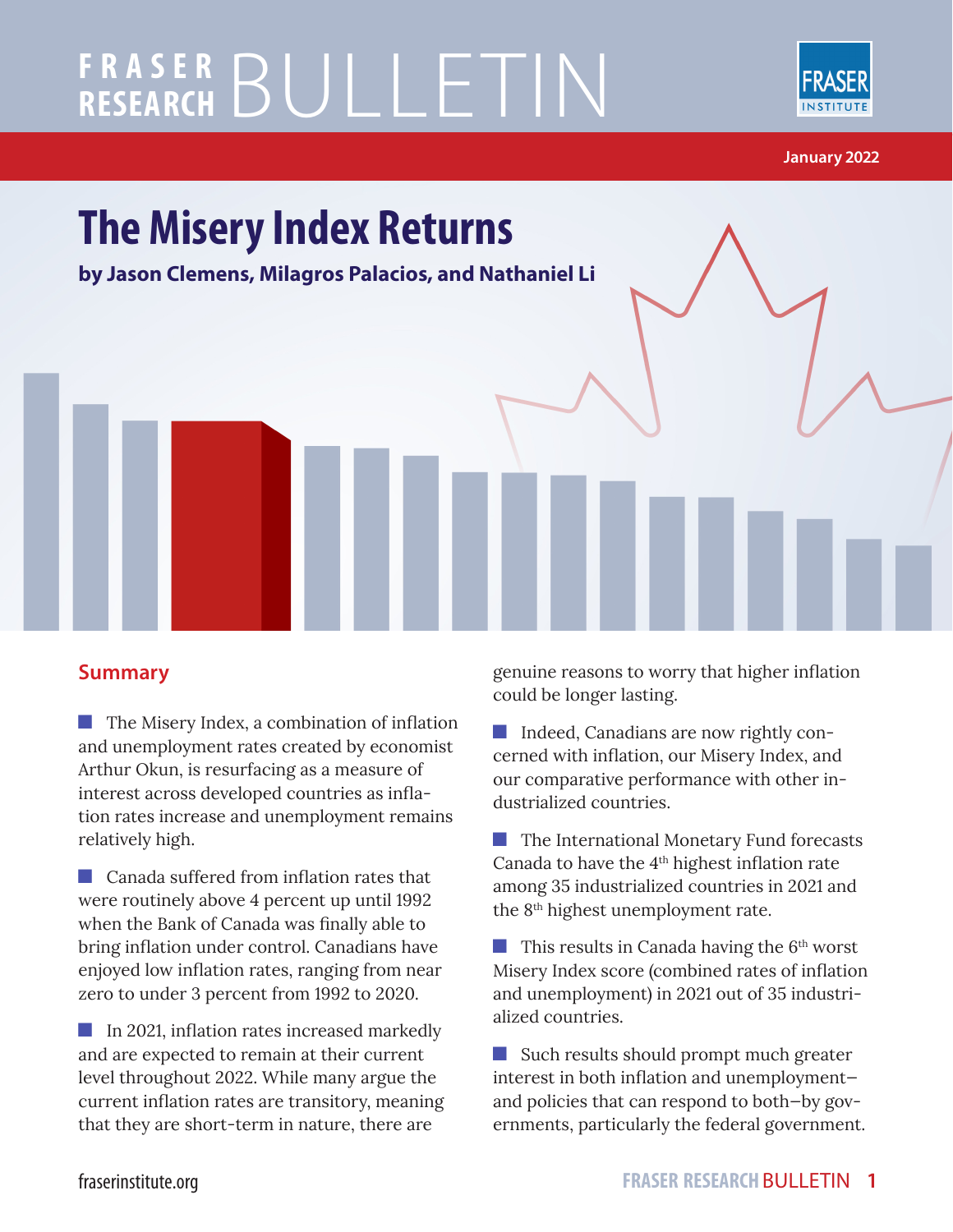#### **Introduction**

Noted American economist Arthur Okun coined the phrase and created the "Misery Index" at a time when both inflation and unemployment were high (Nessen, 2008). Okun's aim was to synthesize these two measures, inflation and unemployment, both of which impose serious costs on citizens, into one easily understood measure. Throughout the 1960s, '70s and '80s, as both inflation and unemployment remained high in many western countries, the Misery Index was front and centre, an often-discussed measure of the state of the economy. Since then, there has been further research building on the misery index as an important variable that includes it as a measure in well-being.**<sup>1</sup>** Indeed, some economists have expanded the index to include not only inflation and unemployment but also bank lending rates in a triple measure of misery (Hanke, 2018).

Thankfully, the Misery Index all but disappeared in the early 1990s as inflation was tamed and remained low, and unemployment in most countries trended downwards. However, there are now real worries about the rise of inflation and unemployment in Canada and other industrialized countries such that the Misery Index is being discussed once again.**<sup>2</sup>**

This analysis provides historical context for Canada's inflation rate as well as comparing Canada's 2020 and projected 2021 Misery Index with that of other industrialized countries. The aim of the essay is to provide Canadians with better context and information to understand

the real risks of both high inflation and unemployment.

#### **The historical context**

Figure 1 provides national inflation rates (annualized) for Canada going back to 1977. As illustrated, Canada experienced two distinct periods. The first was plagued by high rates of inflation ranging from just under 4.0 percent in 1988 to 12.5 percent in 1981. This period of relatively high rates of inflation lasted until 1992.

Thereafter, Canada enjoyed relatively low inflation, with rates varying between almost zero and 3.0 percent. Ottawa projects an inflation rate for 2021 of 3.3 percent, which is worrying since it's the highest level since 1991. The most recent monthly data (November) indicate that inflation is running at a year-over-year rate of 4.7 percent (Statistics Canada, 2021a). In other words, there's a real possibility that Ottawa's projections for inflation underestimate its severity and perhaps its longevity. Moreover, most private sector forecasts as well as the federal government's own projections show inflation remaining relatively high at 3.1 percent in 2022 (Canada, Department of Finance, 2021). This is an important consideration since many government officials, including central bankers, initially (and in some cases still) characterize the increase in the inflation rate as only transitory, which has proven to be incorrect as higher inflation persists (Globerman, 2021).**<sup>3</sup>**

Figure 2 illustrates Canada's Misery Index from 1977 to 2022 by combining the inflation rates shown in figure 1 with national unemployment rates. A similar pattern to figure 1 occurs—the

**<sup>1</sup>** See for example, Welsch (2007).

**<sup>2</sup>** For a recent discussion and analysis of Canada's expected performance on the Misery Index among industrialized countries, see Di Matteo (2021). Also see Mintz (2021, December 15) and Globerman (2021, December 4).

<sup>&</sup>lt;sup>3</sup> For a shorter, more concise summary of the argument made in this study, see Globerman (2021, December 4).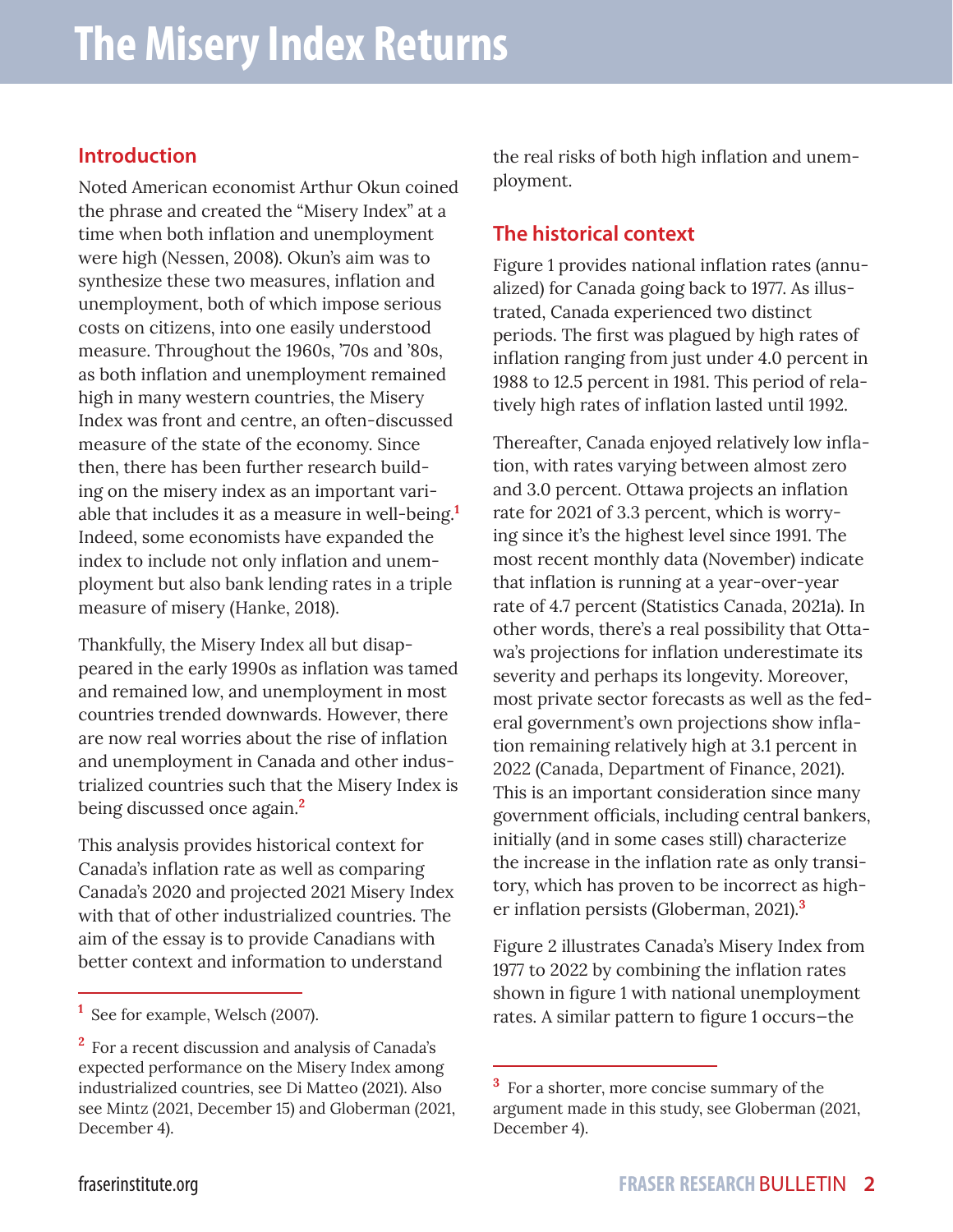

#### **Figure 1: Canada's Inflation Rate, 1977–2022**

Note: Figures for 2021 and 2022 are taken from the federal government's Fall Economic Update, released December 14, 2021 (Canada, Department of Finance, 2021).

Sources: Statistics Canada (2021b); Canada, Department of Finance (2021).



#### **Figure 2: Canada's Misery Index, 1977–2022**

Note: Figures for 2021 and 2022 are taken from the federal government's Fall Economic Update, released December 14, 2021 (Canada, Department of Finance, 2021).

Sources: Statistics Canada (2021b, 2021c); Canada, Department of Finance (2021).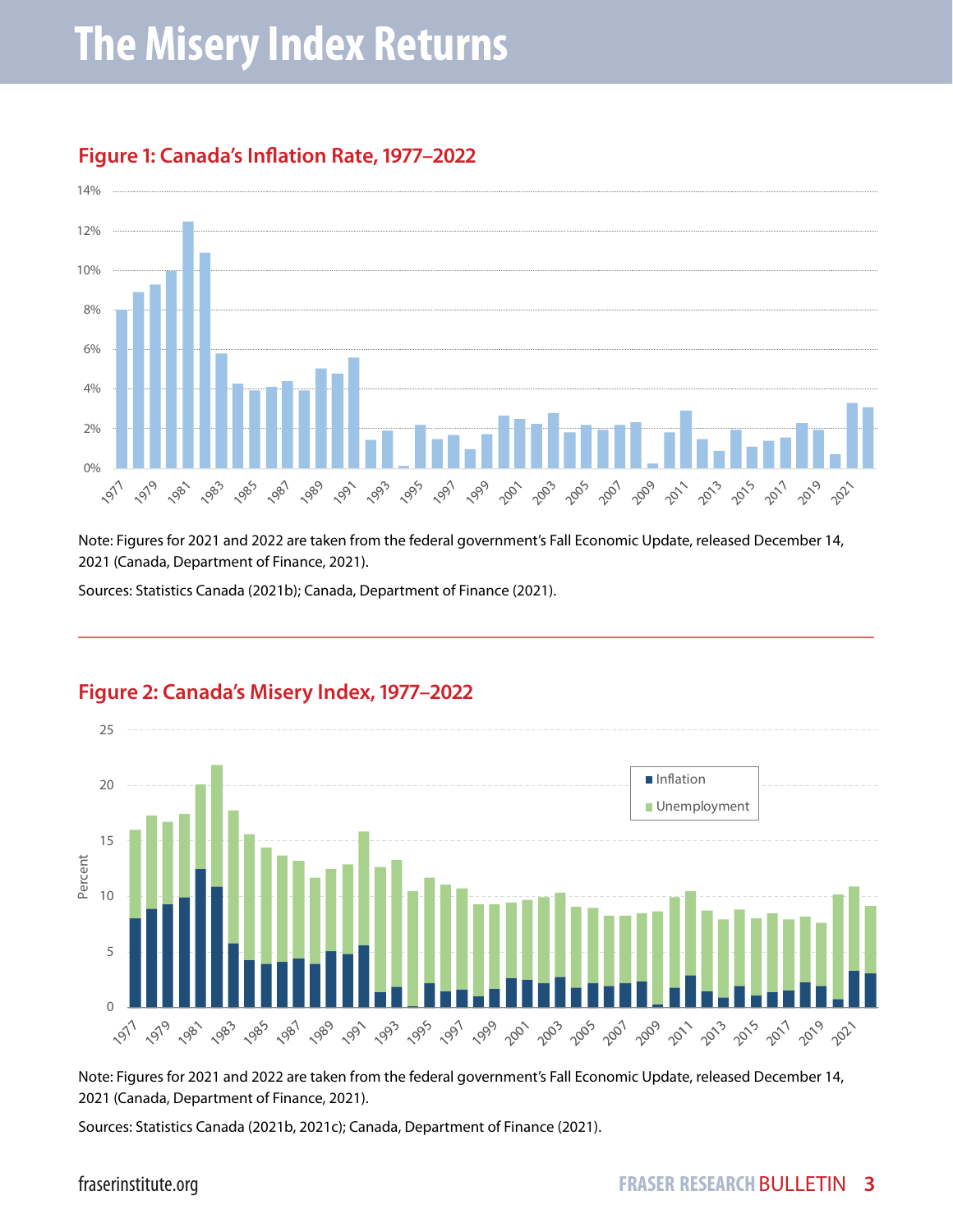

#### **Figure 3: Inflation Rates for Industrialized Countries, 2020**

Misery Index is generally higher in the earlier period up to the early 1990s. The principal reason for the decline in the Misery Index after 1991 is the marked reduction in inflation rates as shown in figure 1.

Unemployment rates remained stubbornly high for most of the period covered in Figure 2. For instance, unemployment remained above 7.0 percent from 1977 through to 2013 except for 2000 and a brief period before the 2008-09 recession. Unemployment rates trended downwards beginning in 2017, however. The main reason for the decline was, and remains, demographics and the aging of the population, which reduced the labour force relative to the overall population, rather than robust private sector job creation (Clemens and Palacios, 2018).

The increase in the Misery Index in 2020 was purely a result of the higher unemployment brought about by the COVID-induced recession. The increase in the index in 2021 and its projected increase in 2022, however, is driven by both stubbornly higher unemployment and a marked increase in inflation (see figure 1). Both the numbers in 2021 and 2022 as well as the potential trend for the future should be of concern.

#### **The international context**

The federal government continues to rationalize inflation as a global phenomenon, inferring that Ottawa can take only limited action to reduce it.**<sup>4</sup>** This section provides some context for that rationalization by examining Canada's

**<sup>4</sup>** See, for instance, Wherry (2021, December 2). In addition, Finance Minister Chrystia Freeland specifically referred to inflation as a global phenomenon in response to questions related to the Fall Economic Update (Solomon, 2021, December 14).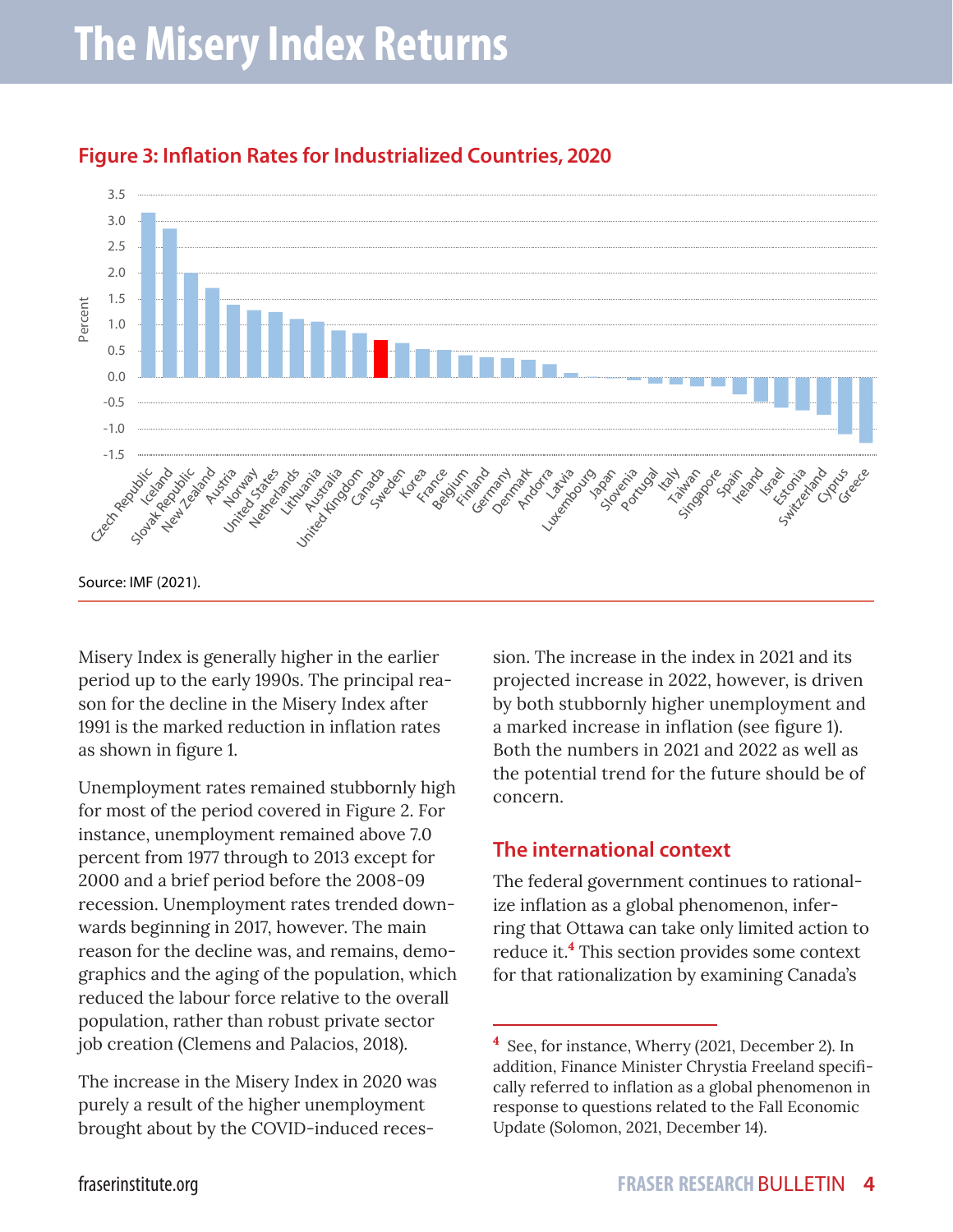

#### **Figure 4: Inflation Rates for Industralized Countries, 2021**

inflation and unemployment rates within the industrialized world. The International Monetary Fund (IMF) provides detailed historical, current, and projected data for both inflation and unemployment for a group of industrialized countries.**<sup>5</sup>**

Figure 3 shows the comparative rates of inflation for 2020 for the 35 industrialized countries covered by the IMF. Canada ranked 12<sup>th</sup> in terms of its inflation rate, though little concern was rightly expressed since at 0.7 percent it presented limited economic risks.

However, the IMF's expected inflation rate for Canada for 2021 of 3.2 percent<sup>6</sup> ranks us 4<sup>th</sup> of the 35 countries, behind only the United States, Iceland, and Estonia. Put differently, while inflation may well be a global problem,**<sup>7</sup>** Canada's inflation rate is among the very highest of any industrialized country.**<sup>8</sup>**

**<sup>5</sup>** Please note that Macao SAR, Hong Kong SAR, Puerto Rico, San Marino, and Malta were excluded from the group of industrialized countries covered by the IMF data due to their size and/or special democratic or economic status.

**<sup>6</sup>** The difference in inflation rates between this essay and the recent blog post by Professor Livio Di Matteo (2021) is that this essay uses annual average prices while Professor Di Matteo's blog uses the change of end-of-period prices.

**<sup>7</sup>** Disruptions in global supply chains, which reduce or limit the ability of firms to provide goods and services in a timely manner, have no doubt affected inflation by constraining or even reducing the supply of available goods and services. For a summary of these dynamics, see Austin (2021, November 10).

**<sup>8</sup>** There are a number of potential explanations for why Canada's inflation rate is comparatively high,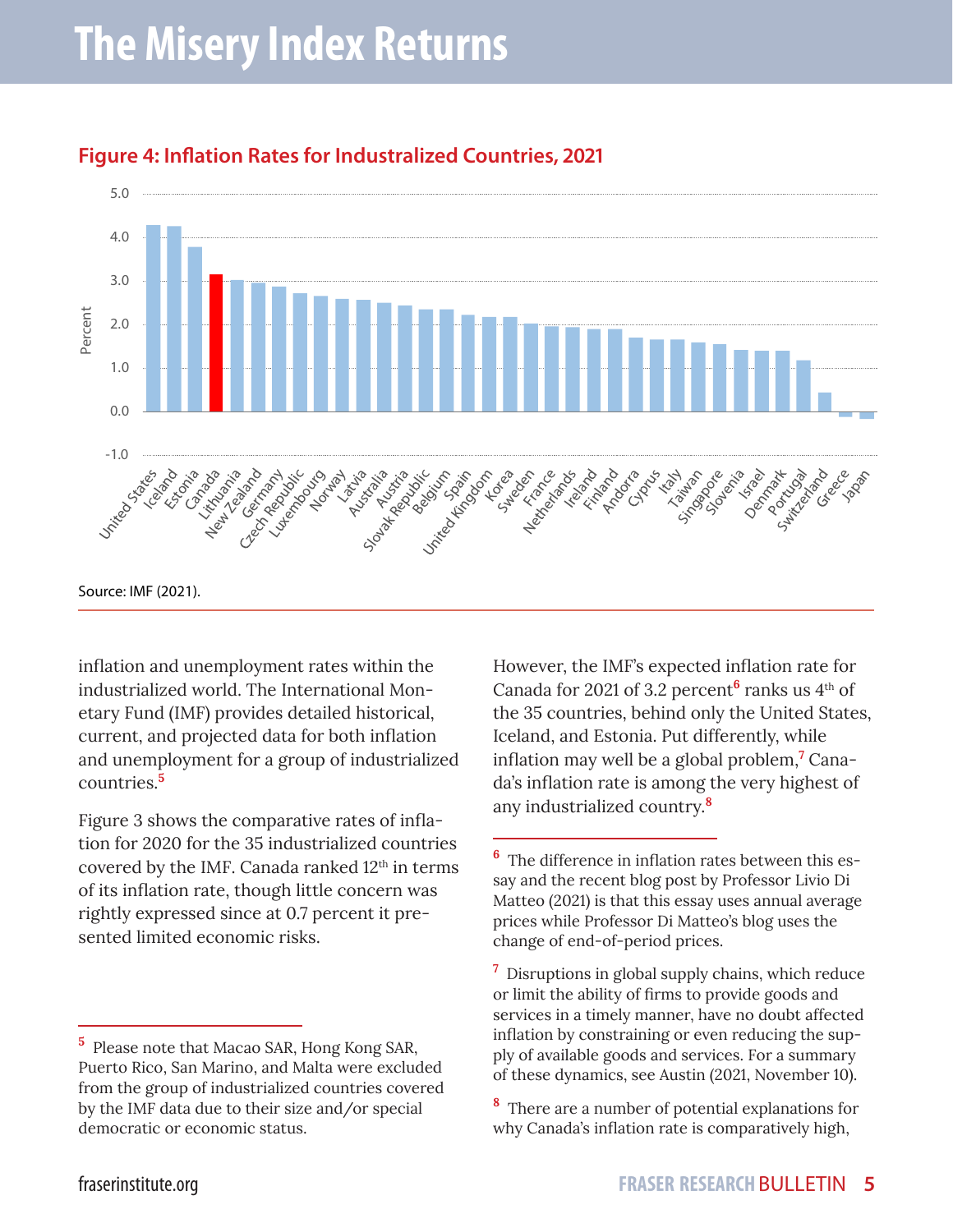

#### **Figure 5: Unemployment Rates for Industralized Countries, 2020**

Source: IMF (2021).

### **Figure 6: Unemployment Rates for Industrialized Countries, 2021**



Source: IMF (2021).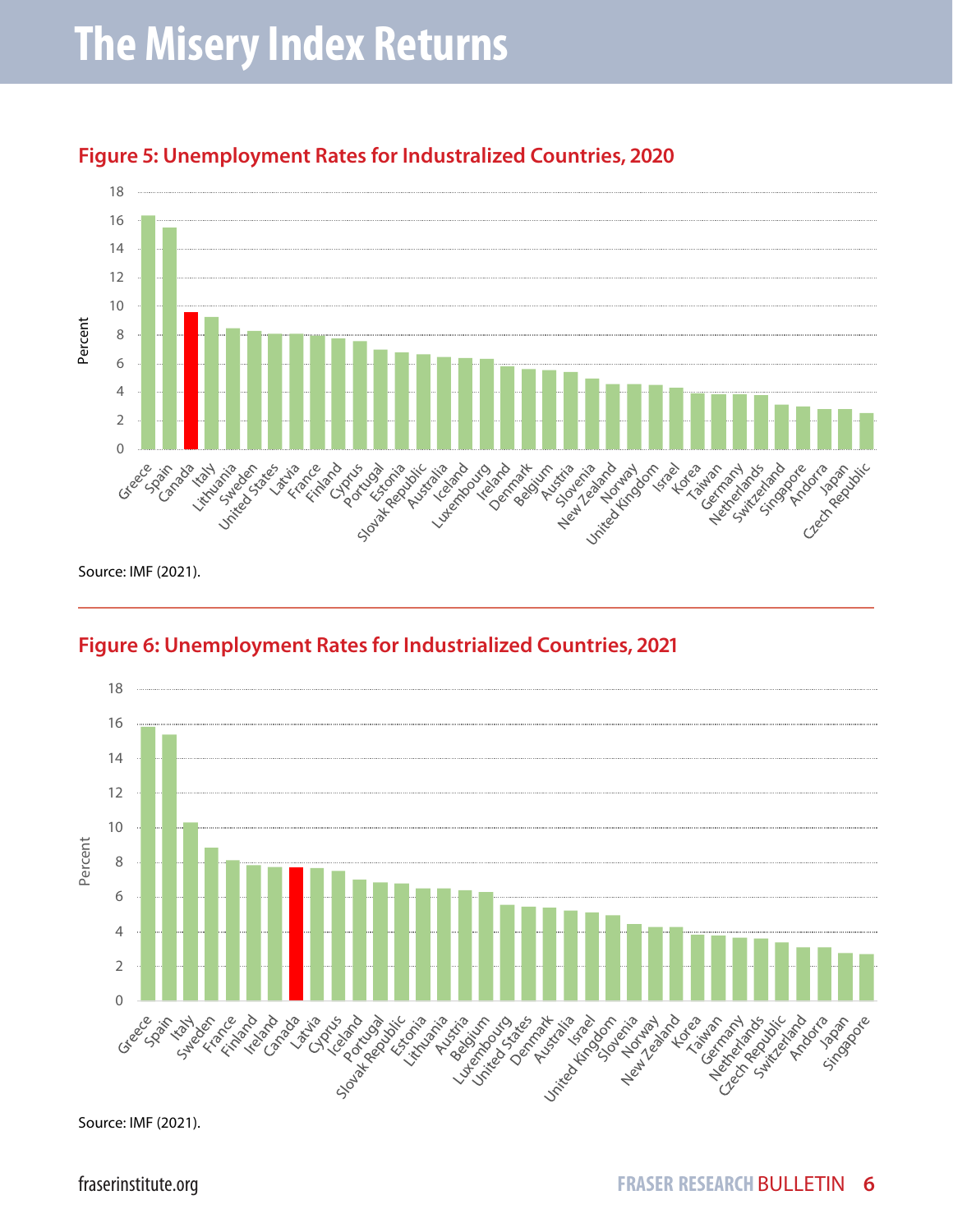

#### **Figure 7: Misery Index for Industralized Countries, 2021**

Figures 5 and 6 show Canada's comparative ranking for its unemployment rate in 2020 and the projected unemployment rate for 2021. Canada had the third highest unemployment rate (9.6 percent) in 2020 among the 35 industrialized countries covered by the IMF. While the IMF expects Canada's unemployment rate to improve to 7.7 percent in 2021, it still ranks relatively high within the industrialized world. Specifically, the IMF expects Canada's 2021

unemployment rate to be  $8<sup>th</sup>$  highest among the 35 industrialized countries.

though such an analysis is beyond the scope of this essay. Some of the explanations, however, include Canada's comparatively high deficit, the increases to the carbon tax that raise energy costs and lead to higher costs throughout the supply chain, and potentially greater supply chain disruptions in Canada versus other countries.

The combination of Canada's higher expected inflation and higher unemployment rates for 2021 compared to other industrialized countries is illustrated in Figure 7. For 2021, Canada ranks 6th highest for its expected Misery Index at 10.9 percent.

#### **Conclusion**

Contrary to much of the rhetoric, Canada's inflation rate has increased and looks set to remain at an elevated level for the immediate future. Moreover, Canada's inflation rate in 2020 and its projected rate for 2021 remains comparatively high amongst industrialized countries. The combination of Canada's high inflation rate and its relatively high unemployment rate mean that Canada—and more importantly Canadians—are suffering from a comparatively high Misery Index, which should be a focus of concern for government policy.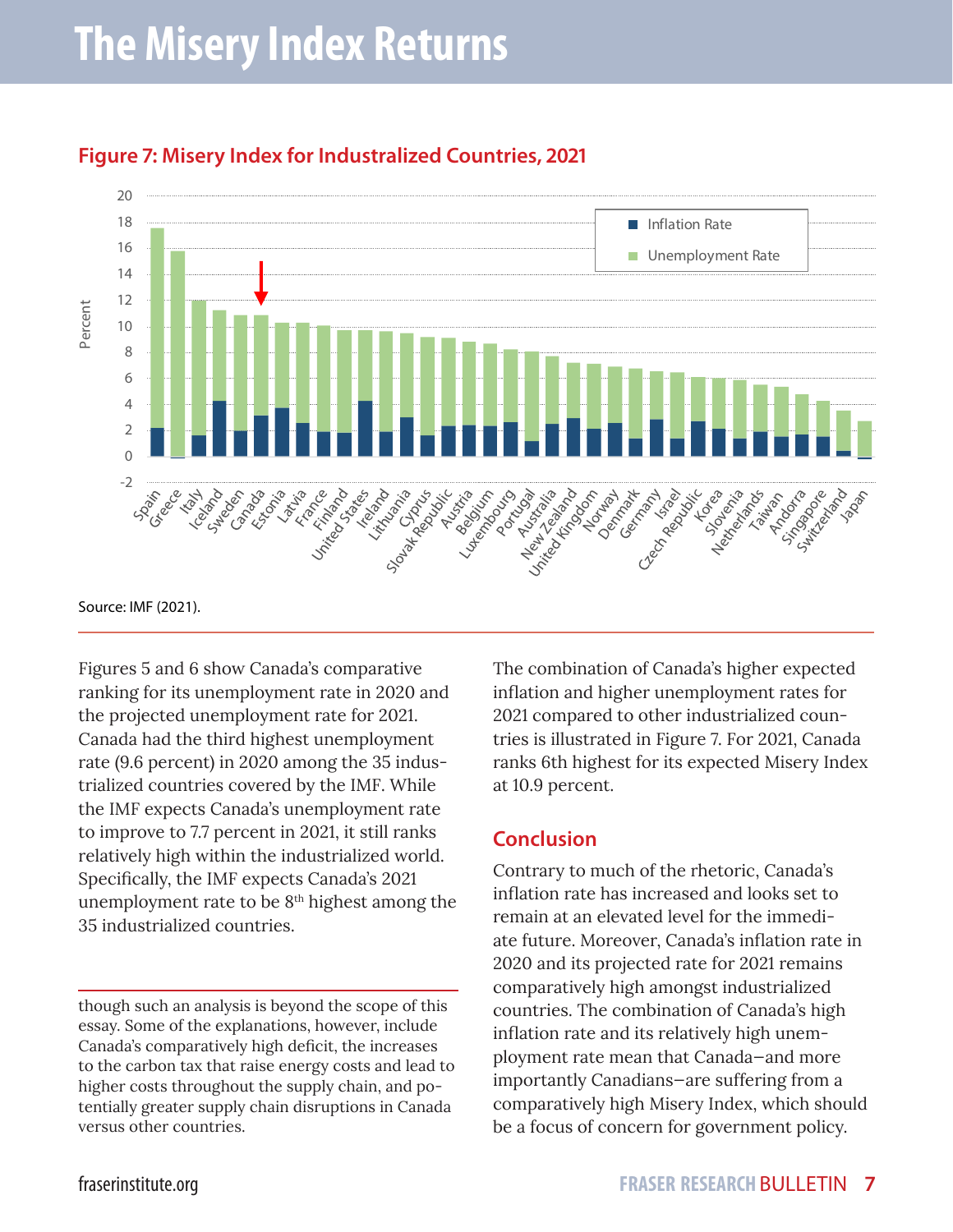#### **References**

- Austin, Craig (2021, November 10). How the Supply Chain Caused Current Inflation, and Why It Might Be Here to Stay. *PBS News Hour*. [<https://www.pbs.org/newshour/economy/](https://www.pbs.org/newshour/economy/how-the-supply-chain-caused-current-inflation-and-why-it-might-be-here-to-stay) [how-the-supply-chain-caused-current-infla](https://www.pbs.org/newshour/economy/how-the-supply-chain-caused-current-inflation-and-why-it-might-be-here-to-stay)[tion-and-why-it-might-be-here-to-stay](https://www.pbs.org/newshour/economy/how-the-supply-chain-caused-current-inflation-and-why-it-might-be-here-to-stay)>, as of December 22, 2021.
- Canada, Department of Finance (2021). *Economic and Fiscal Update*. Government of Canada. [<https://www.budget.gc.ca/efu-meb/2021/](https://www.budget.gc.ca/efu-meb/2021/home-accueil-en.html) [home-accueil-en.html>](https://www.budget.gc.ca/efu-meb/2021/home-accueil-en.html), as of December 22, 2021.
- Clemens, Jason, and Milagros Palacios (2018). *Why the Unemployment Rate is No Longer a Reliable Gauge of Labour Market Performance*. The Fraser Institute. [<https://www.fraserin](https://www.fraserinstitute.org/studies/why-the-unemployment-rate-is-no-longer-a-reliable-gauge-of-labour-market-performance)[stitute.org/studies/why-the-unemployment](https://www.fraserinstitute.org/studies/why-the-unemployment-rate-is-no-longer-a-reliable-gauge-of-labour-market-performance)[rate-is-no-longer-a-reliable-gauge-of-la](https://www.fraserinstitute.org/studies/why-the-unemployment-rate-is-no-longer-a-reliable-gauge-of-labour-market-performance)[bour-market-performance>](https://www.fraserinstitute.org/studies/why-the-unemployment-rate-is-no-longer-a-reliable-gauge-of-labour-market-performance), as of December 22, 2021.
- Di Matteo, Livio (2021). Unemployment and Inflation—Canada's Worrying Numbers. Fraser Institute Blog. Fraser Institute. [<http://www.](http://www.fraserinstitute.org/blogs/unemployment-and-inflation-canadas-worrying-numbers) [fraserinstitute.org/blogs/unemployment](http://www.fraserinstitute.org/blogs/unemployment-and-inflation-canadas-worrying-numbers)[and-inflation-canadas-worrying-numbers](http://www.fraserinstitute.org/blogs/unemployment-and-inflation-canadas-worrying-numbers)>, as of December 22, 2021.
- Globerman, Steven (2021). *The Outlook for Inflation and Its Links to Monetary Policy*. The Fraser Institute. <[http://www.fraserinstitute.](http://www.fraserinstitute.org/studies/outlook-for-inflation-and-its-links-to-monetary-policy) [org/studies/outlook-for-inflation-and-its](http://www.fraserinstitute.org/studies/outlook-for-inflation-and-its-links-to-monetary-policy)[links-to-monetary-policy](http://www.fraserinstitute.org/studies/outlook-for-inflation-and-its-links-to-monetary-policy)>, as of December 22, 2021.
- Globerman, Steven (2021, December 4). Canadian Economy Ripe for Persistent High Inflation. Epoch Times. <[http://www.fra](http://www.fraserinstitute.org/article/canadian-economy-ripe-for-persistent-high-inflation)[serinstitute.org/article/canadian-economy](http://www.fraserinstitute.org/article/canadian-economy-ripe-for-persistent-high-inflation)[ripe-for-persistent-high-inflation](http://www.fraserinstitute.org/article/canadian-economy-ripe-for-persistent-high-inflation)>, as of December 22, 2021.

Hanke, Steve H. (2018). Hanke's Annual Misery Index: The World's Saddest (and Happiest) Countries. Commentary. CATO Insti-tute. [<https://www.cato.org/commentary/](https://www.cato.org/commentary/hankes-annual-misery-index-worlds-saddest-happiest-countries?queryID=1882d7f129409b5bb9f2760dffe8254d) [hankes-annual-misery-index-worlds-sad](https://www.cato.org/commentary/hankes-annual-misery-index-worlds-saddest-happiest-countries?queryID=1882d7f129409b5bb9f2760dffe8254d)[dest-happiest-countries?queryID=1882d7f129](https://www.cato.org/commentary/hankes-annual-misery-index-worlds-saddest-happiest-countries?queryID=1882d7f129409b5bb9f2760dffe8254d) [409b5bb9f2760dffe8254d#](https://www.cato.org/commentary/hankes-annual-misery-index-worlds-saddest-happiest-countries?queryID=1882d7f129409b5bb9f2760dffe8254d)>, as of December 22, 2021.

- International Monetary Fund [IMF] (2021). World Economic Outlook Database (October). IMF. [<https://www.imf.org/en/Publications/](https://www.imf.org/en/Publications/WEO/weo-database/2021/October) [WEO/weo-database/2021/October](https://www.imf.org/en/Publications/WEO/weo-database/2021/October)>, as of December 22, 2021.
- Mintz, Jack (2021, December 15). Five Reason Why Inflation Will Persist. *Financial Post*. <[https://financialpost.com/opinion/jack-m](https://financialpost.com/opinion/jack-m-mintz-five-reasons-why-inflation-will-persist)[mintz-five-reasons-why-inflation-will-per](https://financialpost.com/opinion/jack-m-mintz-five-reasons-why-inflation-will-persist)[sist](https://financialpost.com/opinion/jack-m-mintz-five-reasons-why-inflation-will-persist)>, as of December 22, 2021.
- Nessen, Ron (2008). The Brookings Institution's Arthur Okun – Father of the "Misery Index." Commentary. The Brookings Institution. <[https://www.brookings.edu/opinions/the](https://www.brookings.edu/opinions/the-brookings-institutions-arthur-okun-father-of-the-misery-index/)[brookings-institutions-arthur-okun-father-of](https://www.brookings.edu/opinions/the-brookings-institutions-arthur-okun-father-of-the-misery-index/)[the-misery-index/>](https://www.brookings.edu/opinions/the-brookings-institutions-arthur-okun-father-of-the-misery-index/), as of December 22, 2021.
- Solomon, Evan (2021, December 14). Inflation a Global Issue, 'Not a Made in Canada Phenome-non': Freeland. Power Play, CTV News. [<https://](https://www.youtube.com/watch?v=2k51pWOafKQ) [www.youtube.com/watch?v=2k51pWOafKQ>](https://www.youtube.com/watch?v=2k51pWOafKQ), as of December 22, 2021.
- Statistics Canada (2021a). Consumer Price Index, October 2021. Released November 17, 2021. Statistics Canada. <https://www150. statcan.gc.ca/n1/daily-quotidien/211117/ dq211117a-eng.htm?CMP=mstatcan>, as of December 22, 2021.
- Statistics Canada (2021b). *Table 18-10-0005- 01: Consumer Price Index, Annual Average, Not Seasonally Adjusted*. Statistics Canada. <[https://www150.statcan.gc.ca/t1/tbl1/en/](https://www150.statcan.gc.ca/t1/tbl1/en/tv.action?pid=1810000501) [tv.action?pid=1810000501>](https://www150.statcan.gc.ca/t1/tbl1/en/tv.action?pid=1810000501), as of December 22, 2021.